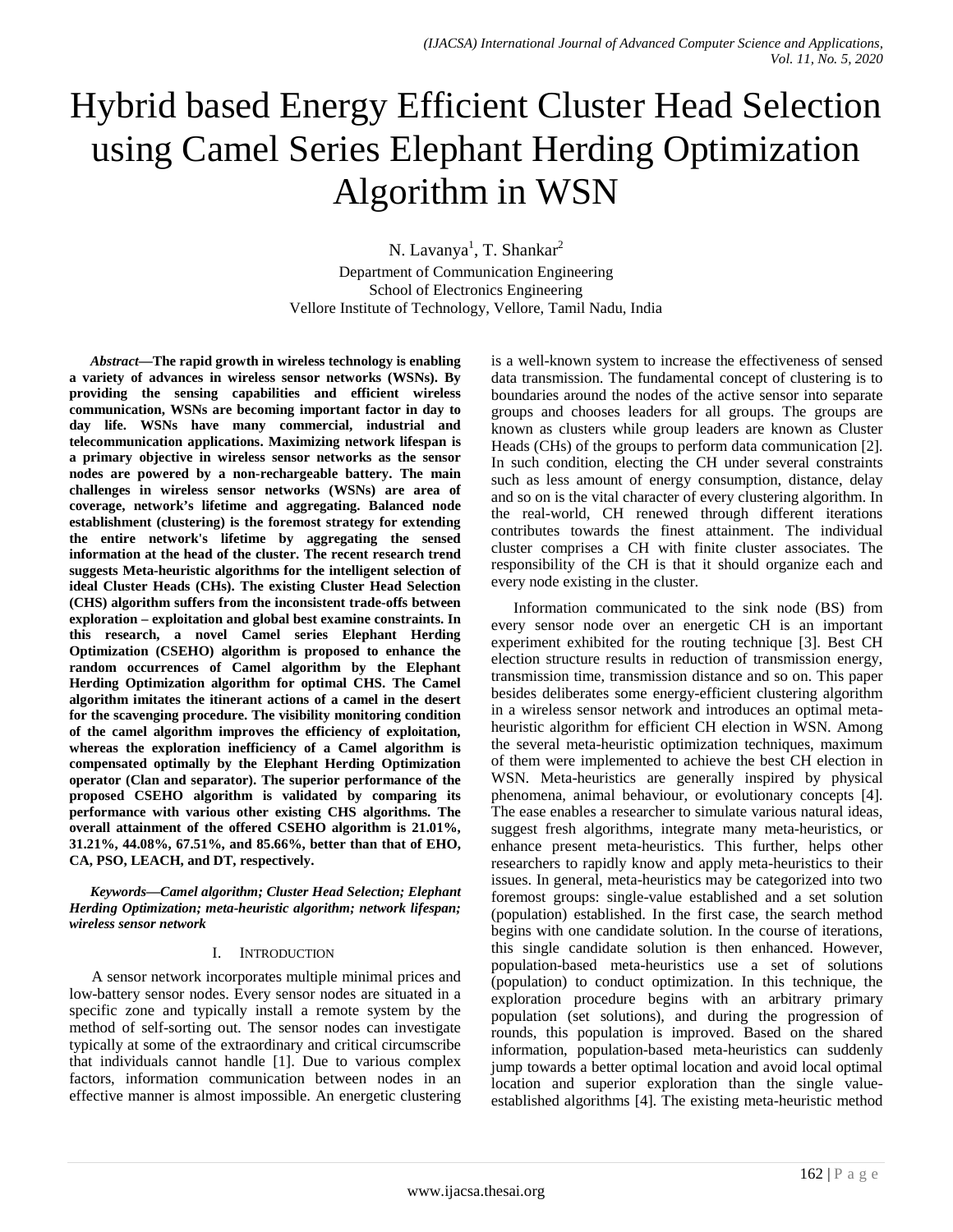frequently suffers from numerous problems like an exploration - exploitation tradeoff, moderate convergence speed and in addition it is not as much of ability in considering the multiobjective. This inspires us to obtain a global search with fast convergence; a Camel series Elephant Herding Optimization (CSEHO) algorithm is proposed to select an energy efficient cluster head selection in WSN.

Camel algorithm (CA) is the latest renowned optimizer unit that works on the itinerant performance of a camel in the desert for scavenging procedures. Camels have the ability to identify the optimal food source location present in the desert and also share the identified optimal food location to other camels that are present in the visibility region [5]. Hence for exploitation, a camel algorithm is employed. For a further broader search, Elephant Herding Optimization (EHO) is employed in the proposed work. EHO algorithm is constructed on the assembling attitude of elephant groups under the supervision of an elephant queen (matriarch). The main aim of the CSEHO is to prolong the lifespan of the modelled WSN by employing EHO for exploration and CA for exploitation. This proposed CSEHO technique combines the advantages of both CA and EHO, bringing the equilibrium among the exploitation and exploration stages of optimization, resulting in better performance of the network.

The remaining portions of the research article are arranged in a manner listed as Section 2 deliberates the associated works proposed in the literature review; Section 3 elaborates on the method offered; Section 4 presents the simulation results and discussion; Section 5 presents the conclusion for the work implemented and the scope to extend further.

# II. LITERATURE REVIEW

Heinzelman, W.B. et al. (2002) [3,6] proposed a centralized protocol called LEACH-C, in this the responsibility of the CH election and the delivery of info into the sensor network are maintained by the Sink node. Because of the fact that the steady-state level is entirely implemented at the Sink node, sensor nodes are not affected by overheads at the period of cluster establishment. The drawback of the LEACH protocol is that it performs an arbitrary election of CHs, which election inefficient CHs and thus makes to extremely unproductive lifespan and energy absorbent by the network. Younis, O., & Fahmy, S. (2004) [7] proposed a Hybrid Energy Efficient Distributed (HEED) clustering algorithm. The residual energy of nodes and intra communication costs are the two main parameters that have been used in this approach for the selection of CH among sensor nodes. HEED provides even distribution of CHs, and the chances for two nodes within the same communication range can be selected as CHs is avoided. The major drawback found in this method is the overhead caused by energy dissipation. To extend the life span of a WSN, nodes are determined to sleep by the Sleep Scheduling methodology. Basically, Sensor nodes are very lucky to sleep consuming Sleep Scheduling mechanisms structured by the base station to increase energy efficient management [8].

In recent years several investigators have established natural inspiration based optimization techniques that imitate certain genetic actions or physical occurrences. Hussain et al. investigated smart techniques using a genetic algorithm (GA)

for cluster construction and control. The optimal cluster head selection process is carried out at the base station using GA [9]. The GA is sensitive to the primary population and it may converge at local minima. The authors in [10,11] have recommended a PSO algorithm that is founded based on the natural activities of a group of birds. The PSO uses the cumulative effect of personal best and global best to generate a new direction for each particle in the search region. The gravitational search algorithm for the node localization in WSN was presented in [12]. Hence it needs an improvement in energy consumption and stability of localization method. In [13], enhanced PSO based clustering energy optimization algorithm (EPSO-CEO) in WSN for CH selection is done through PSO algorithm and concerning the less power consumption in WSN with high delay.

In [14], an optimal based clustering technique using artificial bee colony (ABC) algorithm and factional calculus were presented for the purpose of maximizing the network energy and lifetime. The cluster heads are selected optimally using the ABC algorithm. In [15], Dynamic clustering based routing protocol with the generalized ACO algorithm was presented to increase the lifespan of SNs by energy constraints. The protocol consumes around 25% of the whole energy consumption of the network for data transmission. The overhead of this approach is relatively high and so the network lifetime is relatively short. In [16], Harmony search algorithm (HSA) based CH selection algorithm was offered to solve the wide range of NP hard problem with effective mapping and fitness function by means of energy, distance and node degree. This technique doesn't consider fault tolerance and delay.

Yang [17] proposed a flower pollination algorithm initiated on the development of flower pollination of blossoming flowers seeing the biological reproduction cycle. The researcher focuses on the specialty of sunflowers' motion in the exploration for the best orientation in the direction of the sun. The random fertilization is considered between the marginal distances of sunflower i and  $i+1$ . In general, millions of pollen gametes are frequently released by every flower patch. For ease, we consider that every sunflower generates only one game of pollen and reproduces individually. The authors in [18] suggested a non-dominated fashion of cluster head selection using a multi-objective evolutionary algorithm (MOEA) called NSGA-II for extending the lifespan of the WSN. The energy consumption function is analysed to improve the life period of the WSN. The network loss the node at the prime stage is a major limitation of this method. The authors in [19,20] suggested a routing method to incorporate cluster establishment, and multipath routing through reduced energy consumption and routing overheads.

Several research undertakings the hybridization of two optimization algorithms to overcome the disadvantages of the algorithms working independently. Shankar, T. et al [21] suggested a hybrid HSA-PSO bring exploration-exploitation trade-off in the optimization problem of cluster head selection in WSNs. This method combines extraordinary examine efficiency of HSA and dynamic nature of PSO, to produce an improved performance. The performance in terms of the first dead node is good. However, the last dead node round number needs improvement. Lavanya, N. et al. [22] suggested a hybrid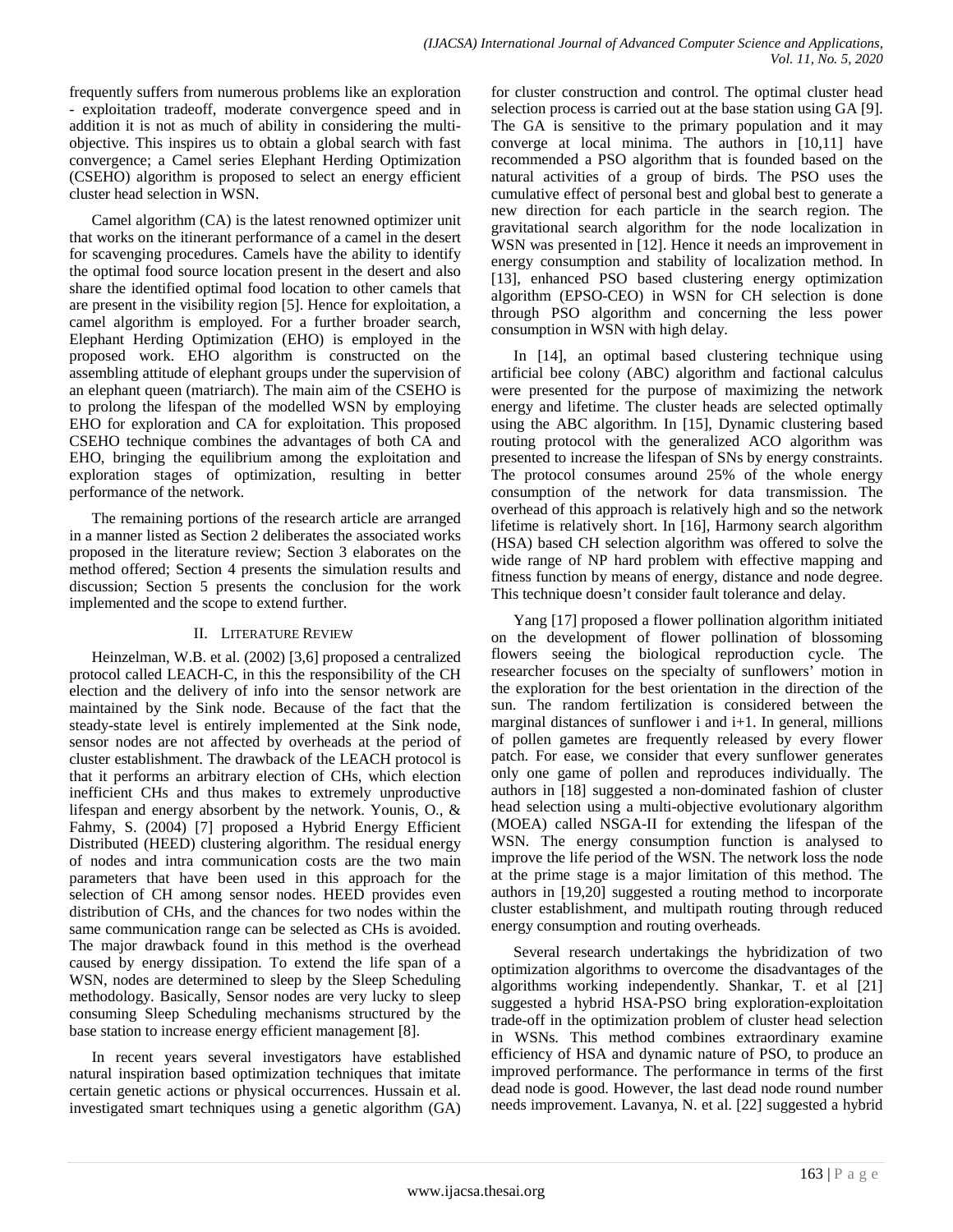squirrel harmony search algorithm for extending the lifespan of the WSN. The Squirrel search algorithm is established by engaging the method of improving the positions of the squirrels with respect to predator presence probability and seasonal monitoring condition. The stability among the exploitation and the exploration is achieved by the gliding constant. The performance in terms of the last dead node is good. However, the residual energy needs improvement.

From the literature, the single optimization methods either excel in the exploration phase of optimization or the exploitation phase, but lags in balance among the exploration and exploitation phases. Hence the proposed work presents the hybridization of EHO algorithm for replacing the random search of a camel algorithm to balancing exploration and exploitation, thereby providing better performance in the optimal selection of CHs in WSN.

# III. RESEARCH METHODOLOGY

## *A. Wireless Sensor Network Model*

In this research, the overall transmission energy of the SN is considered by free space network model as given in equation (1-2). It is assumed that the separation distance between the receiver unit and transmitter unit is x, the information length is I, and a group of sensor nodes are scattered in a rectangle fashion [18].

$$
E_{Tx}(I, x) = \begin{cases} IE_{ec} + IE_{fs}x^2, x < x_0 \\ IE_{ec} + IE_{amp}x^4, x \ge x_0 \end{cases}
$$
 (1)

$$
E_{Rx}(I) = I E_{ec}
$$
 (2)

where  $E_{ec}$  is the electronics energy;  $E_{Rx}$  signifies the energy used up by the receiver for the communication of bit length I, and  $E_{Tx}$  signifies the energy used up by the transmitter for the same information. In the molded WSN, n number of sensors is arbitrarily settled in a field of area 'M x N'  $m^2$ . For computing the optimal 'k' Cluster head, the following fitness function is employed [13]:

$$
f_{obj} = \varepsilon \times f_1 + (1 - \varepsilon) \times f_2 \tag{3}
$$

where 
$$
f_1 = max_k \{ \sum_{\forall, node, i \in C_k} \frac{d(node_i, CH_k)}{||Cluster_k||} \}
$$
 and  $f_2 =$ 

 $\sum_{i=1}^{N} E(node_i)$  $\sum_{i=1}^{k} E(CH_i)$ are distance and energy optimization fitness

# function;  $\varepsilon \in [0, 1]$ ;

## *B. Camel Algorithm*

Mohammed et al. (2016) proposed a meta-heuristic optimization method which imitates the itinerant performance of a camel in the desert for scavenging process. The Camel familiarizes itself with the desert to tolerate scarcity of water and high temperature for extended periods of time so that it can survive with limited or insufficient of existing food resources. Over the snowy and cold times, the camel can manage themselves without intake for more than a few months. The camels spread through an influenced area in search of the food spot. When a certain camel enters a food resource, it interacts with the other members of the caravan to follow that commercial food resource. The caravan members can adjust their route until they reaches the optimal food resource. Because of the presence of sand dunes, the camel may fail to follow the optimal path to the food resource and start searching alternate food sources in a random location. Other camels may identify improved food locations during this trip, so other camels can change their route based on the received information about the new location. The cycle goes on until the camels grasp an oasis.

## *C. Camel Algorithm Implementation*

Camel algorithm starts when random position of camels begins scavenging. The sand dunes and distance affects the camel's visibility. The following steps are implemented in the camel algorithm:

Step 1: Random initialization: In a desert, it is considered that there is N number of camels scattered randomly to identify the optimal food source and the initial position of all the camels is given in the following equation:

$$
x_i = x_{min} + rd \times (x_{max} - x_{min})
$$
\n(4)

where  $x_{min}$  and  $x_{max}$  are minimum and maximum of search bounds correspondingly; whereas rd refers to arbitrarily created value well-defined in the period [0, 1].

Step 2: Fitness assessment: Based on the initial energy and position the fitness standards of every camel are obtained, consequently they are arranged in an ascending fashion. The lowest fitness is declared as global optimal solution (global\_best).

Step 3: The camel endurance  $(E)$ : The travelling distance particularly impacts the camels' energy and it reduces the camels' endurance directly. The multiple camels travel along different paths toward the optimal solution and meeting the different values of distance resultant in dissimilar endurance value for each individual. The distance  $D$  of camel  $i$  at the iteration t is given as follows:

$$
D_i(t) = D_{min} + rd \times (D_{max} - D_{min})
$$
\n<sup>(5)</sup>

where  $D_{min}$  and  $D_{max}$  are minimum and maximum of travelling distance; whereas rd refers to arbitrarily created value well-defined in the period [0, 1].

It is suggested that the impact of distance on camel endurance E as given in the following equation:

$$
E_i(t) = 1 - \frac{(D_i(t) - D_{\min})}{(D_{\max} - D_{\min})}
$$
(6)

where  $D_i(t)$  refers to initial distance of the camel. The equation (6) shows that, the distance is inversely related to the camel endurance.

Step 4: New location generation: The sand dunes may fail to update the camel location towards an optimal food resource identified by other camels. The searching movement of the camels can be modelled accurately from the following two Scenarios:

Scenario 1: The visibility of the camel is greater than the visibility threshold. The new location updates function as given in the following equation:

$$
x_i(t+1) = x_i(t) + E_i(t) \times (x_{global\_best} - x_i(t))
$$
 (7)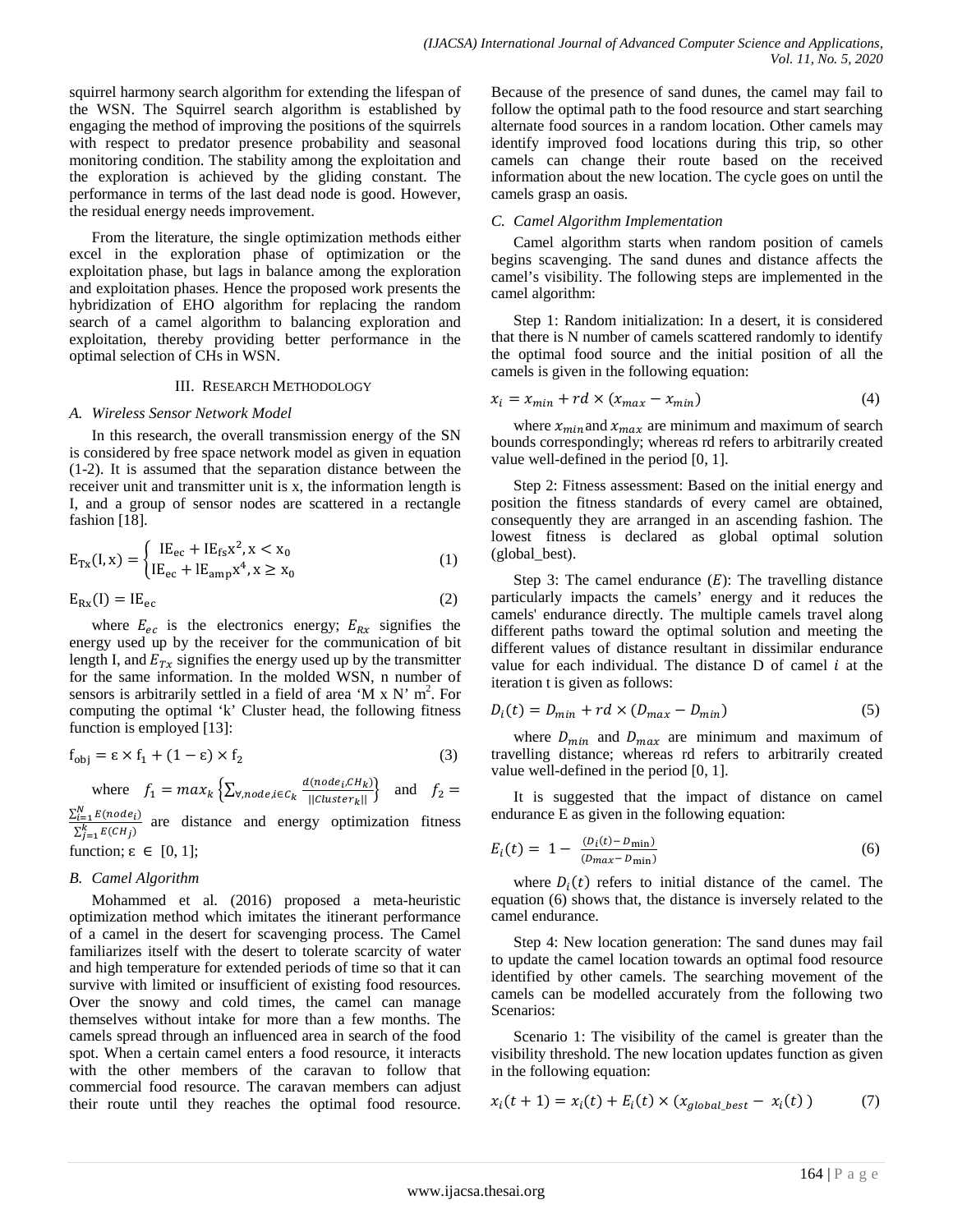where  $x_{global best}$  and  $x_i(t)$  are refers to global best and initial position,  $E_i(t)$  is the endurance.

Scenario 2: The visibility of the camel is lesser than the visibility threshold. On bearing this condition, the random updating of the camels is accomplished in the following equation (8):

$$
x_i(t+1) = x_{min} + rd \times (x_{max} - x_{min})
$$
\n(8)

where  $x_{min}$  and  $x_{max}$  are minimum and maximum of search bounds correspondingly; whereas rd refers to arbitrarily created value well-defined in the period [0, 1].

Step 5: New locations fitness assessment: Evaluate the fitness for all the new locations and assign the new best location as the global best if it is improved than the existing global best.

Step 6: Stopping Criterion: The procedure is recurrently executed for a defined number of search iterations. The pseudocode of camel algorithm for header node selection as follows:

Pseudocode of Camel Algorithm:

```
Initializing the WSN and CA parameters
r_{max} \leftarrow Number of iterations for Data Transmission
NI ← Internal iteration for CHS using camel search
N_{CA} \leftarrow camel search matrix size
for count \leftarrow 1 to r_{max} do
To create an arbitrary determination of normal nodes
for i \leftarrow 1 to NI do
for j ← 1 to N_{CA} do
CA(j,:) \leftarrow Arbitrarily chosen cluster head for CA
f<sub>Obj</sub>(<i>j</i>) ← Fitness standards for CA(j,:) using equation (3)
end
Arrange the Fitness standards of CA related to f_{\text{Obj}}Declare global_best from the fitness values 
for j ← 1 to N<sub>CA</sub> do
if v > visibility threshold then
Update the camel position using equation (7)
else
Update the camel position using equation (8)
end
end
if updated global_best > old global_ best
global_best ← new global_ best
end
Update the camel visibility
end
Selecting the global_best as the Cluster heads for Data 
Transmission
end
```
# *D. Elephant Herding Optimization (EHO) Algorithm*

G.G.Wang et al. [23] proposed a new meta-heuristic optimization method which imitates the assembling attitude of elephant groups represented as the Elephant Herding Optimization (EHO) algorithm. The elephant population is divided into a small number of subgroups called as a clan under the supervision of an elephant queen (matriarch). When the elephant king (male elephant) maturing up, he would like to stay away from the family and contact with the clan at low frequency. The supervision and stay away nature of the elephant builds the EHO algorithm into two operatives: clan updating (supervising) operative and separating (staying away) operative. The elephants are updated using their present location and matriarch through clan updating operative, and the separating operative is then executed.

# *E. Mathematical Model of Elephant Herding Optimization (EHO) Algorithm*

The process of EHO is initialized by the leadership activities of elephant group. In woodland, it is considered that there is P number of elephants scattered randomly and this elephant population (P) is separated into N number of clans. Each clan may update the position under two operatives [24]. The elephant clan updating behaviour is represented as follows.

Clan operative: The elephants survive in an organized manner under the headship of an elephant queen (matriarch) in each set. As a result, for all the elephants in clan cni, its update location is determined by the elephant queen (matriarch) ci. The updated locations of elephant j in clan cni as given in the subsequent equation:

$$
x_{new, Cn_i, j} = x_{Cn_i, j} + \varepsilon \times rd \times (x_{best, Cn_i} - x_{Cn_i, j}) \tag{9}
$$

where  $x_{new, Cn_i, j}$ ,  $x_{Cn_i, j}$  and  $x_{best, Cn_i}$  are recently updated location, past location and fittest location of elephant *j* in clan  $Cn_i$ , whereas scaling parameter ( $\varepsilon$ ) and rd refer to arbitrarily created values well-defined in the period [0, 1].

Updating the fittest elephant: Based on the clan members, the elephant queen (fittest elephant) can update its own location in following equation:

$$
x_{new,C_i,j} = \delta \times (x_{center,cn_i})
$$
\n(10)

where  $\delta$  refer to arbitrarily created values well-defined in the period [0, 1], whereas  $x_{center, C_{ni}}$  represents the midpoint of clan  $c_{ni}$ . It is obtained by equation (11):

$$
x_{center, Cn_i,d} = \frac{1}{n_{Cn_i}} \times \sum_{j=1}^{n_{Cn_i}} x_{Cn_i,j,d}
$$
 (11)

Separating operative: In elephant clusters, the male elephant will live separately from the clan when they reach maturity. This separating procedure offering the separating operator presenting each generation as the elephant individuals with the poorest fitness, which is realized as follows:

$$
x_{worst, Cn_i} = x_{min} + (x_{max} - x_{min} + 1) \times rd
$$
 (12)

where  $rd \in [0,1]$ ;  $x_{min}$  and  $x_{max}$  are minimum and maximum of search bounds; whereas  $x_{worst, Cn_i}$  refers to the lowest fitness in clan  $c_{ni}$ .

New location fitness assessment: Evaluate the fitness for all the new locations and assign the new best location as the global best if it is improved than the existing global best.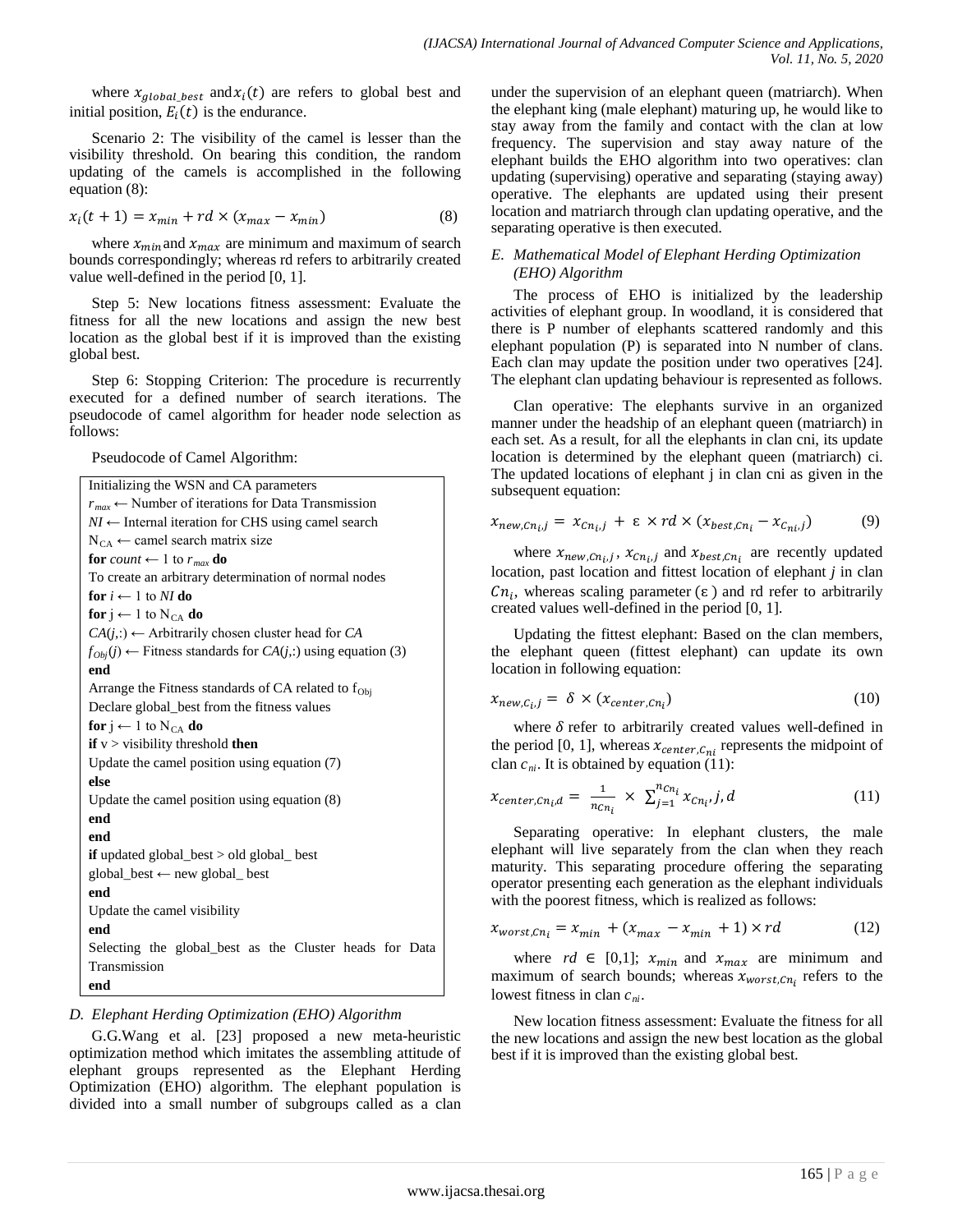Stopping Criterion: The procedure is recurrently executed for a defined number of search iterations. The pseudocode of EHO algorithm for header node selection as follows:

Pseudocode of EHO Optimization

| Initializing the WSN and EHO parameters                                |  |  |  |  |  |  |  |
|------------------------------------------------------------------------|--|--|--|--|--|--|--|
| $r_{\text{max}} \leftarrow$ Number of iterations for Data Transmission |  |  |  |  |  |  |  |
| NI ← Internal iteration for CHS using EHO                              |  |  |  |  |  |  |  |
| $N_{EP} \leftarrow$ Number of CHS                                      |  |  |  |  |  |  |  |
| $n_i \leftarrow$ Number of nodes in each CH                            |  |  |  |  |  |  |  |
| for count $\leftarrow$ 1 to $r_{\text{max}}$ do                        |  |  |  |  |  |  |  |
| To create an arbitrary determination of normal nodes                   |  |  |  |  |  |  |  |
| for $l \leftarrow 1$ to NI do                                          |  |  |  |  |  |  |  |
| <b>for</b> j ← 1 to N <sub>EP</sub> do                                 |  |  |  |  |  |  |  |
| Arrange all the elephant in Cni related to $f_{Obj}$                   |  |  |  |  |  |  |  |
| $x_{best, Cn_i}$ = Best fitness elephant                               |  |  |  |  |  |  |  |
| $x_{worst,C_i}$ = lowest fitness elephant                              |  |  |  |  |  |  |  |
| clan updating operative:                                               |  |  |  |  |  |  |  |
| for $j = 1$ to $N_{EP}$ do                                             |  |  |  |  |  |  |  |
| for $k = 1$ to ni do                                                   |  |  |  |  |  |  |  |
| Update all the elephant in $C_{ni}$ using equation 9 and 10            |  |  |  |  |  |  |  |
| end                                                                    |  |  |  |  |  |  |  |
| end                                                                    |  |  |  |  |  |  |  |
| <b>Separating operative:</b>                                           |  |  |  |  |  |  |  |
| <b>for</b> $j = 1$ to $N_{EP}$ <b>do</b>                               |  |  |  |  |  |  |  |
| Substitute $x_{worst,C_i}$ using equation 12                           |  |  |  |  |  |  |  |
| end                                                                    |  |  |  |  |  |  |  |
| end                                                                    |  |  |  |  |  |  |  |
| Evaluate recently updated locations                                    |  |  |  |  |  |  |  |
| end                                                                    |  |  |  |  |  |  |  |
| Choosing the global_best as the Cluster heads for Data                 |  |  |  |  |  |  |  |
| Transmission                                                           |  |  |  |  |  |  |  |
| end                                                                    |  |  |  |  |  |  |  |

# *F. Proposed HCSEHO Algorithm for Optimal Cluster Head Selection*

The proposed camel series elephant herding optimization algorithm integrates the general attributes of camel algorithm and elephant herding optimization algorithm. The camel visibility is directly related to distance and sand dunes. The designed objective of camel algorithm is to identify the optimal location for all the nodes based on the camel visibility. The visibility monitoring condition is established in camel algorithm to exclude the offered technique from being bound to the results of local best and provide an accurate approach towards reaching the optimal result. Even though the visibility monitoring condition is established in camel algorithm, still it faces the high dimensionality limitation. In order to achieve the exploration and exploitation with high search efficiency in high dimensionality, the randomly searching process of the camel algorithms is switched by EHO algorithm. The flow figure of the offered HCSEHO scheme is presented in the Fig. 1.

In HCSEHO algorithm, employing camel algorithm allows the camels to travel around from one region to other region by modifying the positions and visibility at the end of every round. The energetic performance of Camel algorithm decides to find optimal cluster heads (CHs) present in the n number of clusters with high search efficiency of EHO algorithm. The frame work of the proposed CSEHO algorithm is to perform energy proficient transmission from every member nodes present in the different cluster to the base station through optimal CHs. The following steps are implemented in HCSEHO algorithm for optimal cluster head selection:

Step 1: Initialization of WSN: Initialize the sensor network as per the constraints mention in parameter (Table I).

Step 2: Fitness assessment and global best declaration: The fitness assessment for each node is obtained with the help of objective function given in equation (3). Subsequently it is arranged in an ascending manner and the least solution of fitness is assigned to global best.

Step 3: Visibility check: The foraging of camels is impacted due to present of sand dunes. The visibility monitoring condition offers an accurate approach in the direction of the optimal result. If the condition for visibility checking is satisfied, the camel position is updated using camel algorithm. Else, it follows EHO algorithm for optimal cluster heads selection.

Step 4: Stop criterion: The procedure is recurrently executed for a defined number of search iterations.

Step 5: Data Transmission: Data transmission is initiated among the optimal CHs and the Sink node. This procedure is repeated for each iteration of information communication and continued until the iteration reaches a maximum number of rounds.

TABLE I. SIMULATION PARAMETERS OF HCSEHO ALGORITHM

| <b>Parameter</b>                                                           | Value                                     |
|----------------------------------------------------------------------------|-------------------------------------------|
| Sensor search section $(m2)$                                               | $(200*200)$                               |
| Number of nodes (n)                                                        | 100                                       |
| Initial energy of a node( $E_0$ ) (J)                                      | 0.5                                       |
| Information length $(I)$ (bits)                                            | 4096                                      |
| $E_{\rm ec}$ (nJ/bit)                                                      | 70                                        |
| $E_{amp}$ (pJ/bit/m <sup>2</sup> )                                         | 120                                       |
| Energy data aggregation(nJ)                                                | 5                                         |
| Number of Number of iterations for Data<br>Transmission $(r_{\text{max}})$ | 3000                                      |
| Number of iterations for cluster head selection                            | 5                                         |
| Total optimal Cluster Heads (k)                                            | 5                                         |
| Visibility threshold                                                       | 0.1                                       |
| Scale factor( $\alpha, \beta$ )                                            | $\alpha \in [0, 1]$<br>$\delta \in [0,1]$ |
| Particle location $[x_{max}, x_{min}]$                                     | [0, 200]                                  |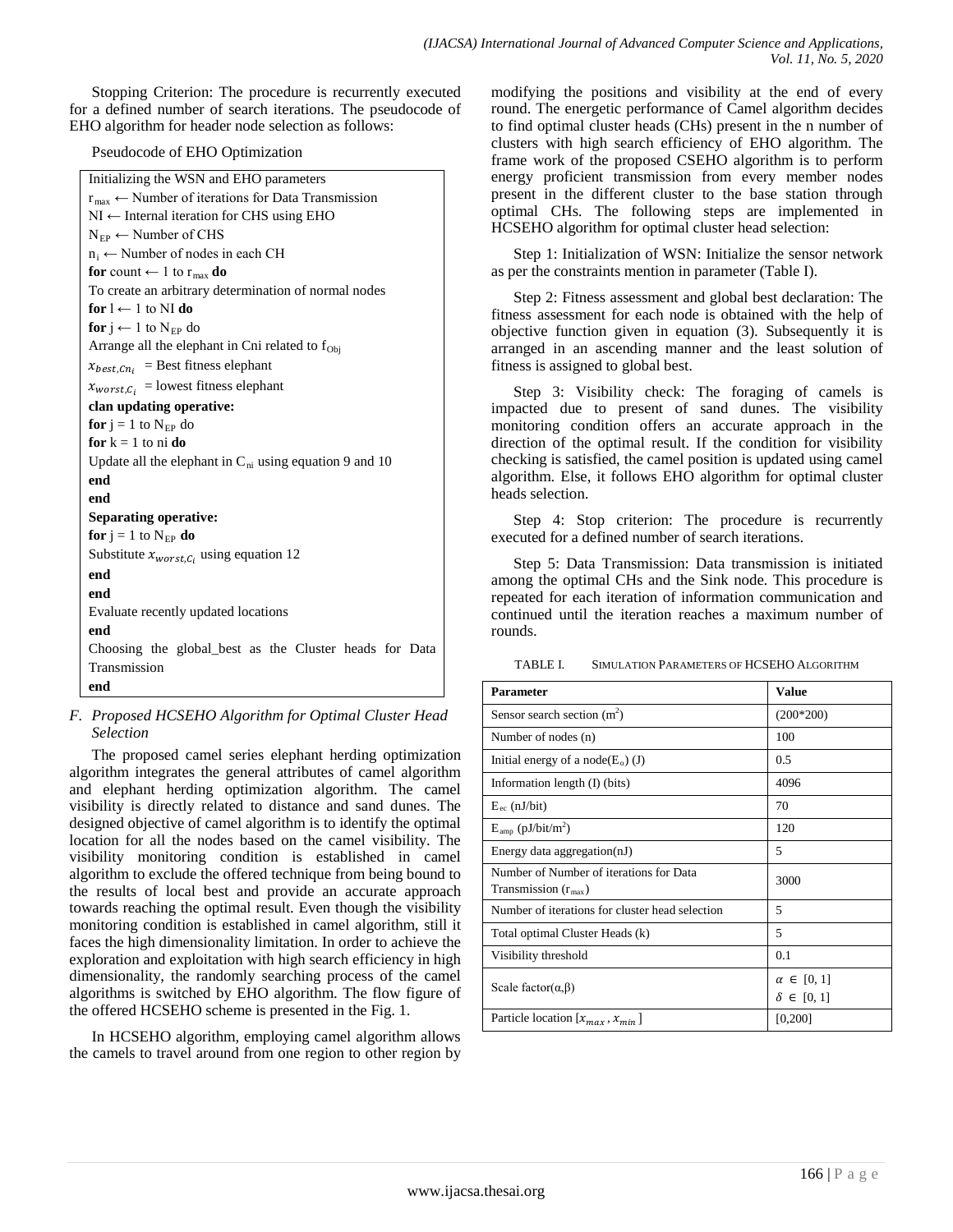

Fig. 1. Flowchart of the Proposed HCSEHO.

# IV. RESULTS AND DISCUSSION

The simulation of the recommended HCSEHO method of CHS is executed in MATLAB R2018a plat form. The necessary parameters of the simulation taken into consideration for the offered technique are specified in Table I. The recommended HCSEHO is analyzed by comparing with the surviving CHS methods explicitly, Direct Transmission, LEACH [6], PSO [13], CA [5], and EHO [23].

Fig. 2 shows the comparative illustration of the performance of the different algorithms in terms of count of the alive nodes for an increasing number of rounds of data transmission. The first node in the WSN for the proposed HCSEHO is alive till the round number 2038, whereas, for the algorithms: Camel, EHO, PSO, LEACH, and DT, the nodes die at 1298, 1602, 1201, 270, and 44, respectively. Half of the total number of nodes in the WSN for the proposed HGWSFO is alive till the round number 2147, whereas, for the algorithms: Camel, EHO, PSO, LEACH, and DT, the nodes die 1445,

1710, 1222, 370, and 74, respectively. All the nodes in the WSN for the proposed HGWSFO stay alive till the round number 2198, whereas, for the algorithms: Camel, EHO, PSO, LEACH, and DT, the nodes stay alive till 1512, 1736, 1229, 714, and 315 rounds, respectively. The lifetime of the nodes for the proposed HCSEHO is 31.21% more than the Camel algorithm, 21.01% more than the EHO algorithm, 44.08% more than the PSO algorithm, 67.51% more than the LEACH protocol, and 85.66% more than the DT.

Fig. 3 shows the comparative illustration of the performance of the different algorithms in terms of count of the dead nodes for an increasing number of rounds of data transmission. The first node in the WSN for the proposed HCSEHO dies at the round number 2038, whereas, for the algorithms: Camel, EHO, PSO, LEACH, and DT, the nodes die at 1298, 1602, 1201, 270, and 44, respectively. Half of the total number of nodes in the WSN for the proposed HCSEHO die at the round number 2147, whereas, for the algorithms: Camel, EHO, PSO, LEACH, and DT, the nodes die at 1445, 1710,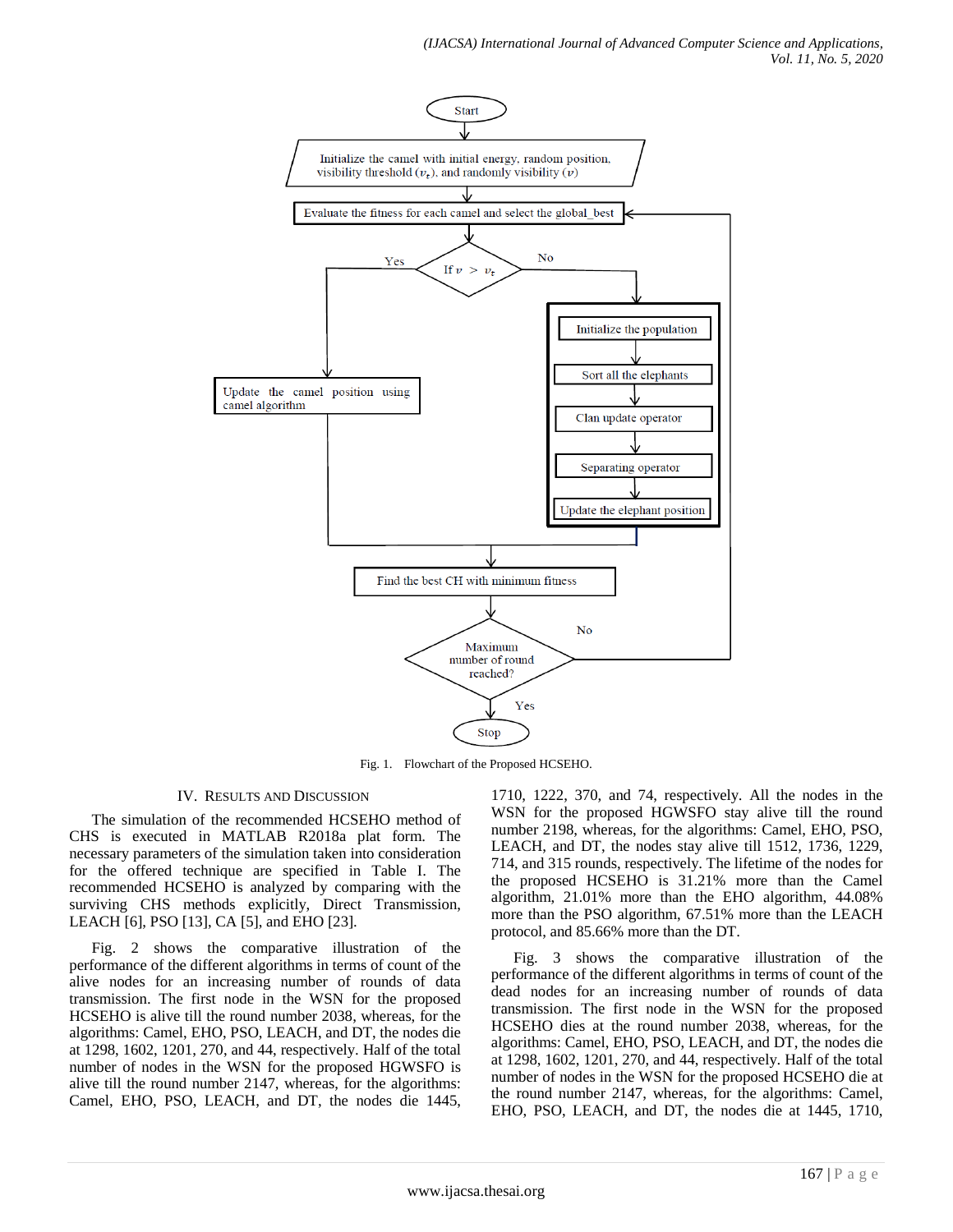1222, 370, and 74, respectively. All the nodes in the WSN for the proposed HCSEHO die at the round number 2198, whereas, for the algorithms: Camel, EHO, PSO, LEACH, and DT, the nodes die at 1512, 1736, 1229, 714, and 315, respectively. The lifetime of the nodes for the proposed HCSEHO is 31.21 % more than the Camel algorithm, 21.01% more than the EHO algorithm, 44.08% more than the PSO algorithm, 67.51% more than the LEACH protocol, and 85.66% more than the DT.

Fig. 4 shows the comparative illustration of the performance of the different algorithms in terms of residual energy in J for an increasing number of iterations of information transmission. The residual energy in the WSN for all the algorithms at the initial round is 50 J. When 1500 rounds are reached, the residual energy of the proposed HCSEHO is 15.49 J, whereas, for the algorithms: Camel and EHO, the residual energies are 0.2251 J and 2.585 J, respectively. The residual energies of PSO, LEACH, and DT become zero at the round number 1500. The residual energy of the proposed HCSEHO at 1700th round is 10.94 J. The residual energy of the proposed HCSEHO declines to zero by the round number 2198, while for the algorithms: Camel, EHO, PSO, LEACH, and DT, the residual energy declines at 1512, 1736, 1229, 714, and 315, respectively. The residual energy of proposed HCSEHO is 52.65% more than the Camel algorithm, 39% more than the EHO algorithm, 67% more than the PSO algorithm, 87.10% more than the LEACH protocol, and 95.10% more than the DT. The following table.2 shows the comparative analysis of the performance of various CHS methods.

Fig. 5 shows the comparative illustration of the performance of the different algorithms in terms of throughput obtained in bps for an increasing number of rounds of data transmission. The throughput in the WSN for all the algorithms at the initial round is 409600 bps. When 1700 rounds are reached, the throughput of the proposed HCSEHO and EHO are 409600 bps and 282653 bps, whereas, for the algorithms: Camel, PSO, LEACH, and DT the throughput is 0 bps. The throughput of the proposed HCSEHO declines to zero at the round number 2198, while the algorithms: Camel, EHO, PSO, LEACH, and DT, declines at 1512, 1736, 1229, 714, and 315, respectively. The throughput lifetime of the proposed HCSEHO is 32.69% more than the Camel algorithm, 20.35% more than the EHO algorithm, 43% more than the PSO algorithm, 83% more than the LEACH protocol, and 95% more than the DT.



Fig. 2. Comparison of Alive Nodes Obtained for different CHS Algorithms.



Fig. 3. Comparison of Dead Nodes Obtained for different CHS Algorithms.



Fig. 4. Comparison of Residual Energy Obtained for different CHS Algorithms.

TABLE II. TABLE OF COMPARISON

| <b>Algorithm</b>       | <b>Dead Nodes (Rounds)</b> |            |            | <b>Residual Energy (J)</b>  |                             |                             | Throughput (bits/round)     |                             |                             |
|------------------------|----------------------------|------------|------------|-----------------------------|-----------------------------|-----------------------------|-----------------------------|-----------------------------|-----------------------------|
|                        | <b>FND</b>                 | <b>HND</b> | <b>LND</b> | <b>After 1000</b><br>rounds | <b>After 1500</b><br>rounds | <b>After 1700</b><br>rounds | <b>After 1000</b><br>rounds | <b>After 1500</b><br>rounds | <b>After 1700</b><br>rounds |
| DT                     | 44                         | 74         | 315        |                             |                             |                             |                             |                             |                             |
| <b>LEACH</b>           | 270                        | 370        | 714        |                             |                             |                             |                             |                             |                             |
| <b>PSO</b>             | 1201                       | 1222       | 1229       | 9.008                       |                             |                             | 409600                      |                             |                             |
| <b>CA</b>              | 1298                       | 1445       | 1512       | 12.73                       | 0.2251                      |                             | 409600                      | 28675                       |                             |
| <b>EHO</b>             | 1602                       | 1710       | 1736       | 16.45                       | 2.585                       | 0.0829                      | 409600                      | 409600                      | 282653                      |
| <b>Proposed HCSEHO</b> | 2038                       | 2147       | 2198       | 26.88                       | 15.49                       | 10.94                       | 409600                      | 409600                      | 409600                      |